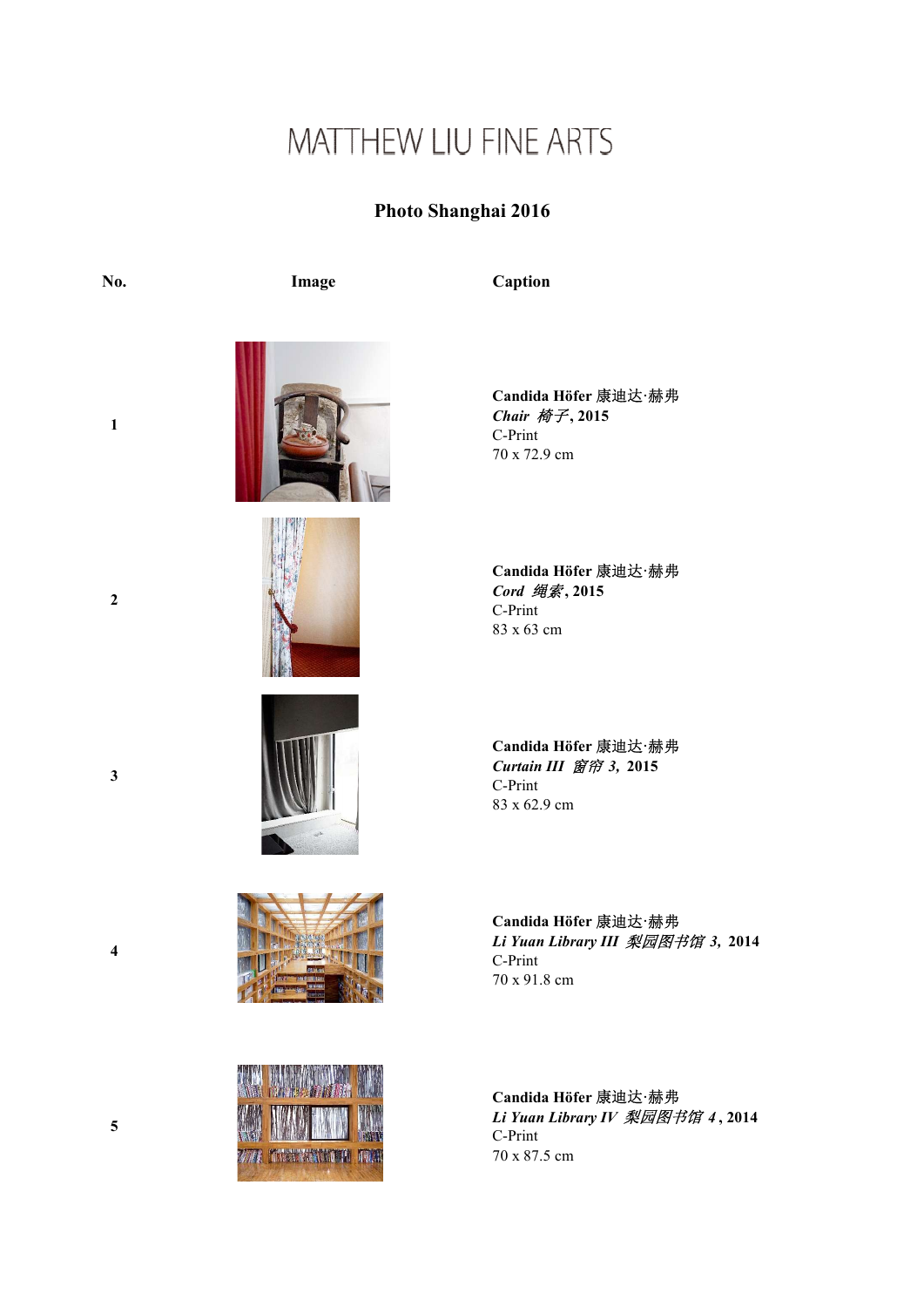





Candida Höfer 康迪达·赫弗 Li Yuan Library V 梨园图书馆 5 , 2014 C-Print 70 x 87.9 cm

Candida Höfer 康迪达·赫弗 Li Yuan Library VI 梨园图书馆 6 , 2014 C-Print 70 x 91.7 cm

Candida Höfer 康迪达·赫弗 Staircase III 楼梯 3 , 2015 C-Print 70 x 65.1 cm

Olivo Barbieri 奥利弗·巴毕埃瑞 Alps, Geographies and People #a 阿尔卑斯, 人与地 理 #a, 2 012 Archival pigment print 收藏级打印 111 x 146.1 cm

Olivo Barbieri 奥利弗·巴毕埃瑞 Alps, Geographies and People #b 阿尔卑斯, 人与地 理#b, 2012 Archival pigment print 收藏级打印 111 x 146.1 cm

## Olivo Barbieri 奥利弗·巴毕埃瑞 Alps, Geographies and People #c 阿尔卑斯, 人与地 理#c, 2012 Archival pigment print 收藏级打印

111 x 146.1 cm

10

9

6

7

8



11